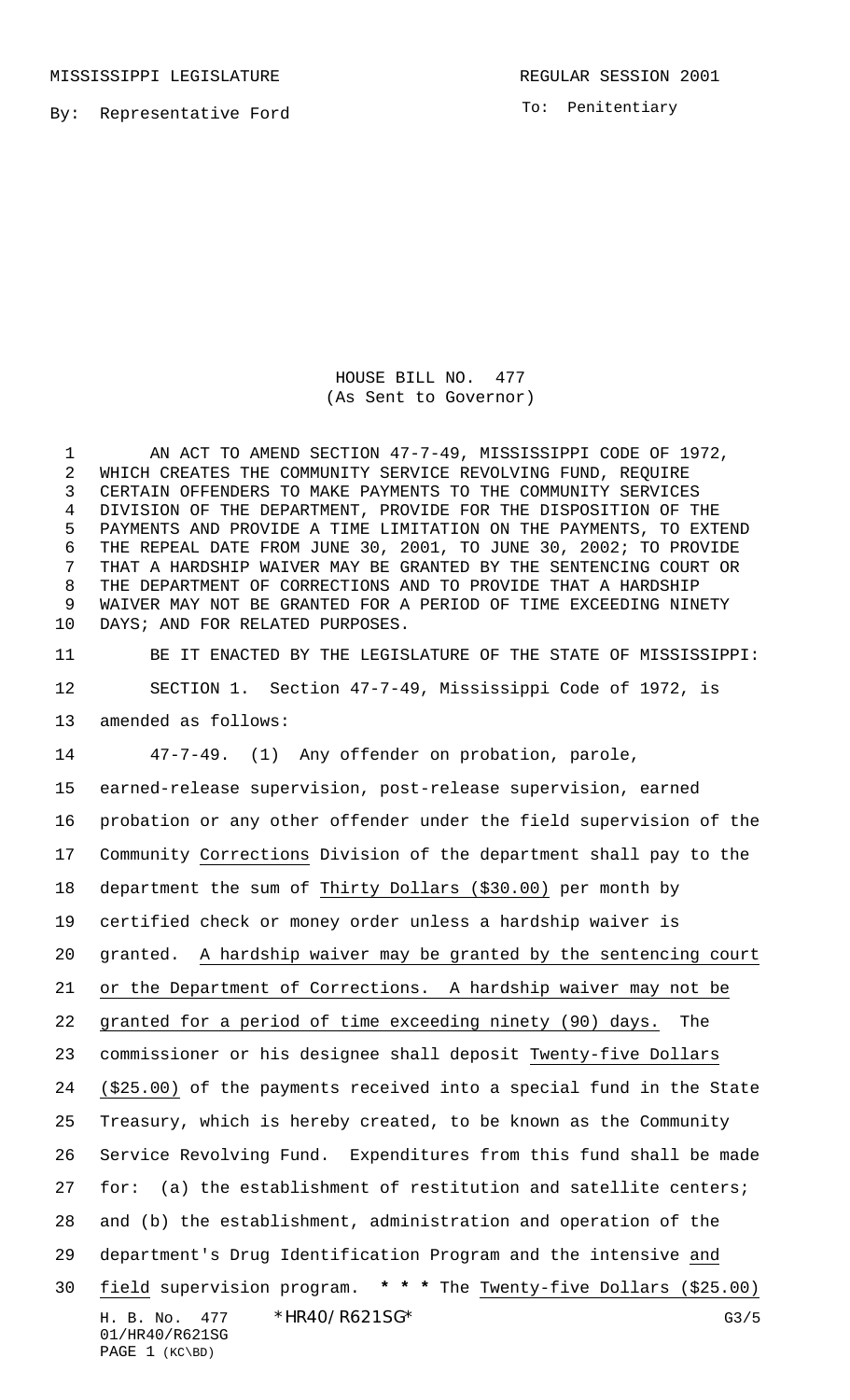may be used for salaries and to purchase equipment, supplies and vehicles to be used by the Community Corrections Division in the performance of its duties. Expenditures for the purposes established in this section may be made from the fund upon requisition by the commissioner or his designee.

 Of the remaining amount, Three Dollars (\$3.00) of the payments shall be deposited in the Crime Victims' Compensation Fund created in Section 99-41-29, Two Dollars (\$2.00) shall be deposited into the Training Revolving Fund created pursuant to Section 47-7-51. When a person is convicted of a felony in this state, in addition to any other sentence it may impose, the court may, in its discretion, order the offender to pay a state assessment not to exceed the greater of One Thousand Dollars (\$1,000.00) or the maximum fine that may be imposed for the offense, into the Crime Victims' Compensation Fund created pursuant to Section 99-41-29.

 Any federal funds made available to the department for training or for training facilities, equipment or services shall be deposited in the Correctional Training Revolving Fund created in Section 47-7-51. The funds deposited in this account shall be used to support an expansion of the department's training program to include the renovation of facilities for training purposes, purchase of equipment and contracting of training services with community colleges in the state.

 No offender shall be required to make this payment for a period of time longer than ten (10) years.

 (2) The offender may be imprisoned until the payments are made if the offender is financially able to make the payments and the court in the county where the offender resides so finds, subject to the limitations hereinafter set out. The offender shall not be imprisoned if the offender is financially unable to make the payments and so states to the court in writing, under oath, and the court so finds.

H. B. No. 477 \* HR40/R621SG\* 01/HR40/R621SG PAGE 2 (KC\BD)